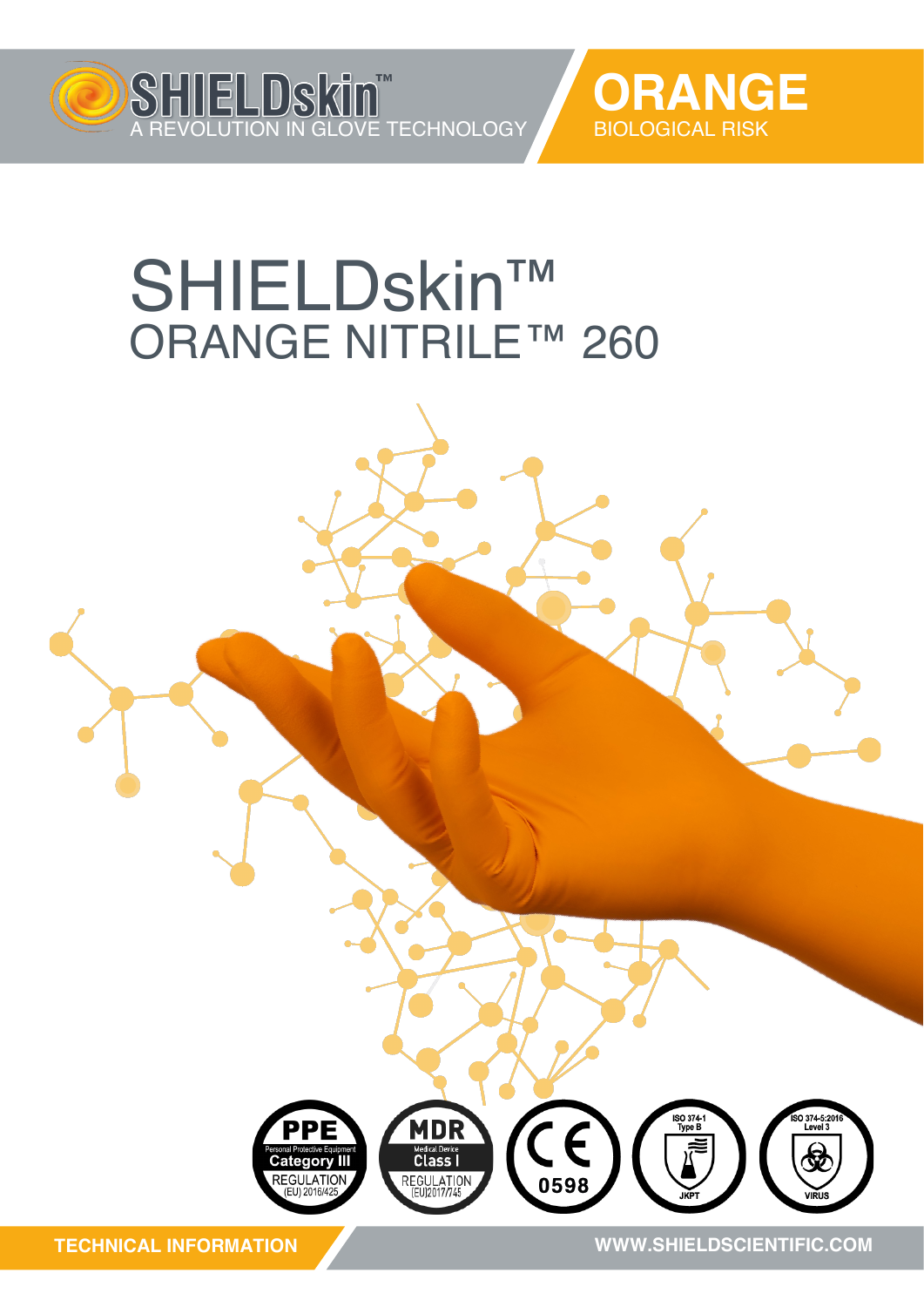

- $\Rightarrow$  Powder-free ambidextrous extra length (260 mm / 10.2") non-sterile nitrile/neoprene protective gloves.
- $\Rightarrow$  Personal Protective Equipment Category III (PPE Complex Design) according to Regulation (EU) 2016/425.
- $\Rightarrow$  Medical Device Class 1 (MDR) according to the Regulation (EU) 2017/745.
- $\Rightarrow$  Fully compliant to the latest EU PPE norms relating to protective gloves against chemicals, micro-organisms and viruses.

| <b>DESCRIPTION</b> |                                                                                      |
|--------------------|--------------------------------------------------------------------------------------|
| Formulation        | Nitrile and neoprene synthetic rubber (acrylonitrile butadiene and polychloroprene). |
| Design             | Orange, ambidextrous, beaded cuff, textured fingertips.                              |
| Packaging          | 90 gloves per dispenser - 10 dispensers per carton.                                  |

|       |         |                      | 11 L I     |         |         |
|-------|---------|----------------------|------------|---------|---------|
| Codes | 67 6231 | 6232<br>$\sim$<br>07 | 6233<br>~– | 67 6234 | 67 6235 |

| <b>STANDARDS</b> |                                                                                                                                                                      |
|------------------|----------------------------------------------------------------------------------------------------------------------------------------------------------------------|
| CE registration  | PPE Category III (Complex Design) - Regulation (EU) 2016/425.<br>Notified Body No 0598: SGS Fimko Oy, Helsinki - FINLAND.<br>MDR Class 1 - Regulation (EU) 2017/745. |
| EU PPE norms     | ISO 21420:2020, EN 421:2010, ISO 374-1:2016+A1:2018, ISO 374-2:2019, ISO 374-4:2019,<br>ISO 374-5:2016, EN 16523-1:2015+A1:2018 and ISO 16604:2004 Procedure B.      |
| EU MDR norms     | EN 455-1:2000, EN 455-2:2015, EN 455-3:2015 and EN 455-4:2009.                                                                                                       |
| USA standards    | ASTM D3767-03 (2020), ASTM D573-04 (2019), ASTM D412-16, ASTM D6978-05 (2019).                                                                                       |
| Other standards  | EN1149-1/2/3 & 5, ISO 21171:2006, ISO 10993-10:2010.                                                                                                                 |

| <b>I QUALITY</b>  |                                                                                                                                                                                                                                     |
|-------------------|-------------------------------------------------------------------------------------------------------------------------------------------------------------------------------------------------------------------------------------|
| Quality assurance | Production management in accordance with ISO 9001:2015 and ISO 13485:2016.                                                                                                                                                          |
| Technology        | twinSHIELD™ double-walled protection to offer a stronger glove and to reduce risk of<br>pinholes.<br>Two colours: orange to make it easier to select according to the risk, combined with a soft and<br>comfortable white interior. |

| <b>DOCUMENTATION</b>               |                                                                                                             |  |
|------------------------------------|-------------------------------------------------------------------------------------------------------------|--|
| Declaration of<br>conformity       | These documents can be freely downloaded from the product page on our<br>website: www.shieldscientific.com. |  |
| EU type examination<br>certificate | For easy access, scan the QR code.                                                                          |  |
| User's instructions                |                                                                                                             |  |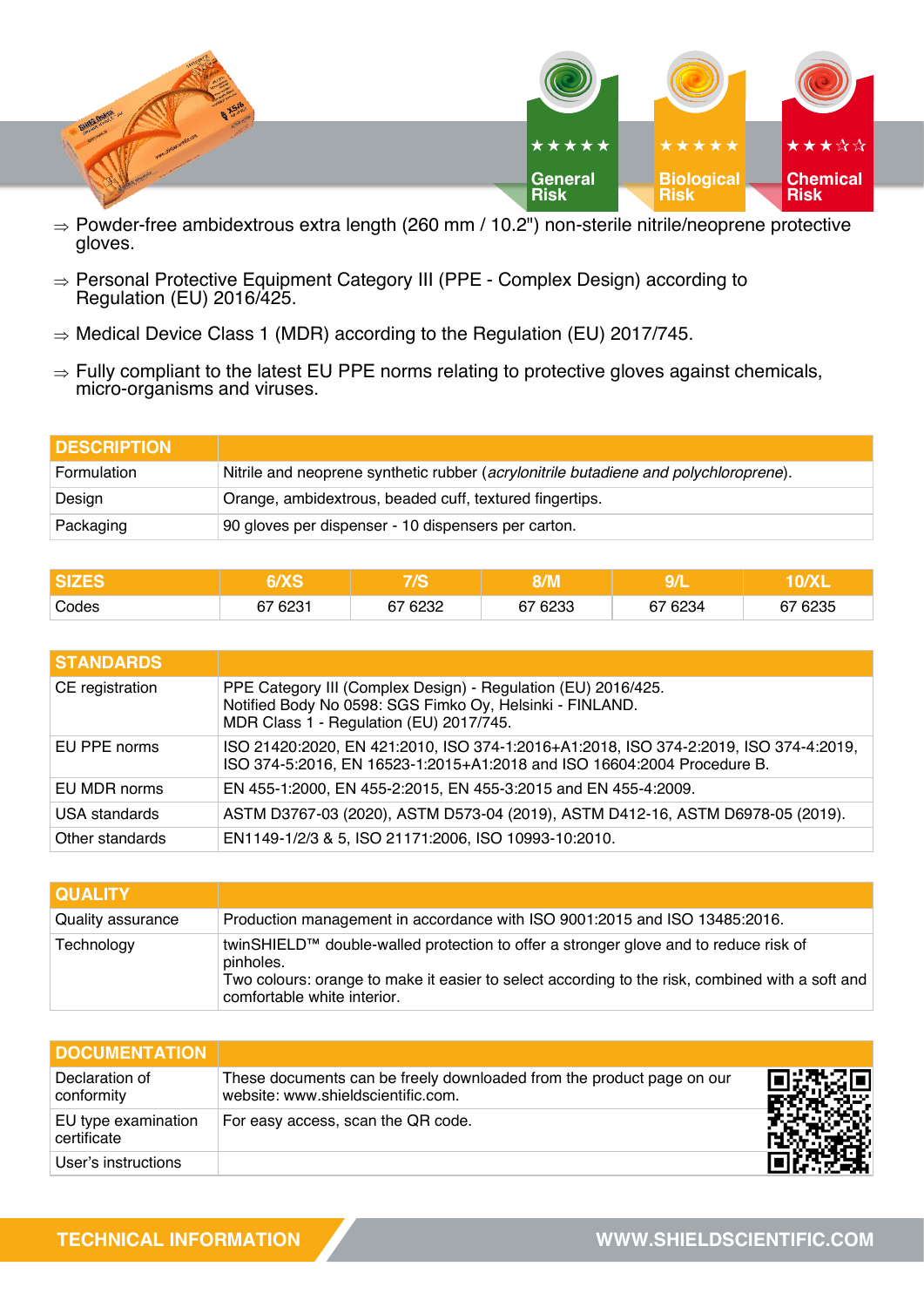## **PHYSICAL PROPERTIES**



|    | <b>NOMINAL THICKNESS</b> | mm   | mil  | <b>Norm</b>          |
|----|--------------------------|------|------|----------------------|
| ∣⇒ | Finger                   | 0.17 | -6.7 | ASTM D3767-03 (2020) |
| =  | Palm                     | 0.14 | 5.5  |                      |
|    | Cuff                     | 0.10 | 3.9  |                      |

*<sup>1</sup>Thickness (+/- 0.03 mm)*

| <b>I LENGTH</b> |                                           | Minimum '<br><b>Typical</b> |                | Morm'          |  |
|-----------------|-------------------------------------------|-----------------------------|----------------|----------------|--|
|                 | From middle finger tip to<br>edge of cuff | $\geq$ 260 mm / 10.2"       | 265 mm / 10.4" | ISO 21420:2020 |  |

|               | <b>ISTRENGTH</b><br><b>I PROPERTIES</b> | <b>Force</b><br>(spec.) | at break | <b>Ultimate</b><br>elongation<br>(spec.) | <b>Force at</b><br><b>break</b><br>(typical) | <b>Norm</b>                           |
|---------------|-----------------------------------------|-------------------------|----------|------------------------------------------|----------------------------------------------|---------------------------------------|
| $\Rightarrow$ | Before aging                            | $\geq 6.0N$             | 14 MPa   | $\geq 500\%$                             | 10.0N                                        | EN 455-2:2015                         |
| ∣⇒            | After aging                             | $\geq 6.0N$             | 14 MPa   | $\geq 400\%$                             | 8.0N                                         | ASTM D573-04 (2019)<br>& ASTM D412-16 |

| <b>I FREEDOM FROM HOLES</b>    | <b>Performance</b>   | Morm\                           |
|--------------------------------|----------------------|---------------------------------|
| Acceptable Quality Level (AQL) | $< 0.25^2$ - Level 3 | ISO 374-2:2019<br>EN 455-1:2000 |

*<sup>2</sup>AQL as defined per ISO 2859-1:1999 for sampling by attributes.*